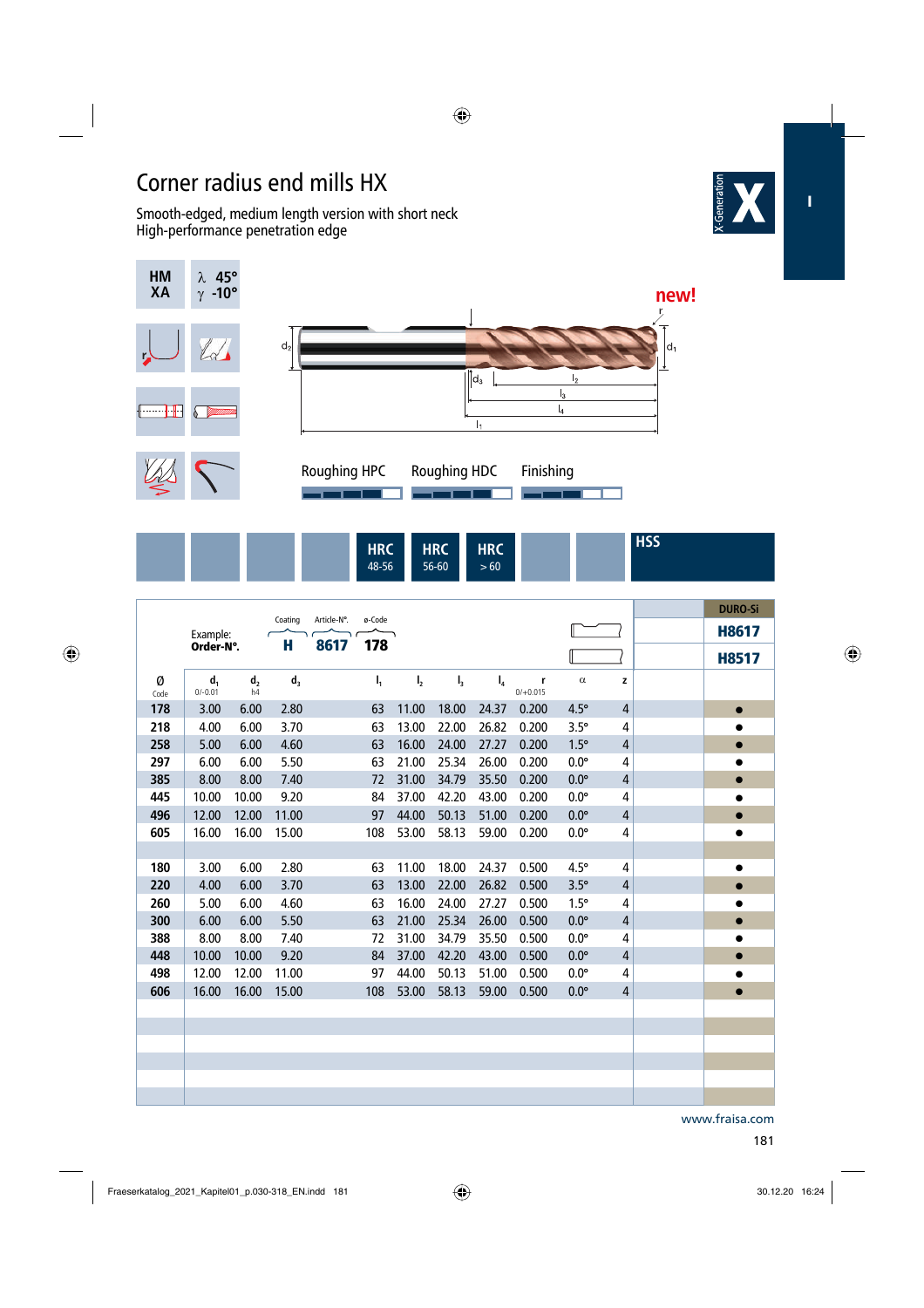## Application Materia  $a_{p_{\perp}}$ ae









 **Hardened tool steel 52 - 56 HRC** 

**Hardened tool stee > 60 HRC** 

 $\times$  H

 $\times$  H

 **High speed steel, hardened 64 - 70 HRC** 

 $\times$  H



Precise cutting data for other applications and materials can be found in the cutting data software **ToolExpert 2.0**

| al |  | d1<br>[mm]     | z              | $V_c$<br>[m/min] | f,<br>[mm]     | $a_p$<br>[mm]   | $a_e$<br>[mm]                   | n<br>$[min-1]$ | $V_{f}$<br>[mm/min]         | Q<br>[cm <sup>3</sup> /min] | φΖ<br>[°]                     |
|----|--|----------------|----------------|------------------|----------------|-----------------|---------------------------------|----------------|-----------------------------|-----------------------------|-------------------------------|
|    |  | 3.00           | 4              | 60               | 0.009          | 3.000           | 1.800                           | 6365           | 230                         | 1.2                         | $5^{\circ}$                   |
| 9l |  | 4.00           | 4              | 60               | 0.013          | 4.000           | 2.400                           | 4775           | 250                         | 2.4                         | 5°                            |
|    |  | 5.00           | 4              | 60               | 0.017          | 5.000           | 3.000                           | 3820           | 260                         | 3.9                         | 5°                            |
|    |  | 6.00           | 4              | 60               | 0.021          | 7.500           | 3.600                           | 3185           | 265                         | 7.2                         | 5°                            |
|    |  | 8.00           | 4              | 60               | 0.028          | 10.000          | 4.800                           | 2385           | 265                         | 12.8                        | 5°                            |
|    |  | 10.00          | 4              | 60               | 0.035          | 12.500          | 6.000                           | 1910           | 265                         | 20.1                        | 5°                            |
|    |  | 12.00          | 4              | 60               | 0.042          | 15.000          | 7.200                           | 1590           | 265                         | 28.9                        | 5°                            |
|    |  | 16.00          | 4              | 60               | 0.050          | 20.000          | 9.600                           | 1195           | 240                         | 45.8                        | 5°                            |
|    |  |                |                |                  |                |                 |                                 |                |                             |                             |                               |
| 9l |  | 3.00           | 4              | 25               | 0.004          | 3.000           | 1.800                           | 2655           | 40                          | 0.2                         | $3^{\circ}$                   |
|    |  | 4.00           | 4              | 25               | 0.006          | 4.000           | 2.400                           | 1990           | 50                          | 0.5                         | 4°                            |
|    |  | 5.00           | 4              | 25               | 0.008          | 5.000           | 3.000                           | 1590           | 50                          | 0.8                         | 5°                            |
|    |  | 6.00           | 4              | 25               | 0.009          | 6.000           | 3.600                           | 1325           | 50                          | 1.0                         | 5°                            |
|    |  | 8.00           | 4              | 25               | 0.011          | 8.000           | 4.800                           | 995            | 45                          | 1.7                         | $5^{\circ}$                   |
|    |  | 10.00          | 4              | 25               | 0.015          | 10.000          | 6.000                           | 795            | 50                          | 2.9                         | 5°                            |
|    |  | 12.00          | 4              | 25               | 0.018          | 12.000          | 7.200                           | 665            | 50                          | 4.1                         | 5°                            |
|    |  | 16.00          | 4              | 25               | 0.023          | 16.000          | 9.600                           | 495            | 45                          | 7.0                         | 5°                            |
|    |  |                |                |                  |                |                 |                                 |                |                             |                             |                               |
|    |  | 3.00           | $\overline{4}$ | 15               | 0.005          | 2.250           | 0.450                           | 1590           | 30                          | 0.0                         | $3^{\circ}$                   |
|    |  | 4.00           | 4              | 15               | 0.006          | 3.000           | 0.600                           | 1195           | 30                          | 0.1                         | $\frac{4^{\circ}}{5^{\circ}}$ |
|    |  | 5.00           | $\overline{4}$ | 15               | 0.008          | 3.750           | 0.750                           | 955            | 30                          | 0.1                         |                               |
|    |  | 6.00           | 4              | 15               | 0.006          | 4.500           | 3.600                           | 795            | 20                          | 0.3                         | 5°                            |
|    |  | 8.00           | 4              | 15               | 0.008          | 6.000           | 4.800                           | 595            | 20                          | 0.6                         | 5°                            |
|    |  | 10.00          | 4              | 15               | 0.010          | 7.500           | 6.000                           | 475            | 20                          | 0.9                         | 5°                            |
|    |  | 12.00          | 4              | 15               | 0.012          | 9.000           | 7.200                           | 400            | 20                          | 1.2                         | 5°                            |
|    |  | 16.00          | 4              | 15               | 0.016          | 12.000          | 9.600                           | 300            | 20                          | 2.2                         | 5°                            |
|    |  |                |                |                  |                |                 |                                 |                |                             |                             |                               |
| al |  | d1<br>[mm]     | z              | v,<br>[m/min]    | f,<br>[mm]     | a,<br>[mm]      | $a_e$<br>n<br>$[min-1]$<br>[mm] | v,             | Q<br>$[mm/min]$ $[cm3/min]$ | φR<br>[°]                   | LR<br>[mm]                    |
| ١l |  | 3.00           | 4              | 50               | 0.010          | 3.000           | 3.000                           | 5305<br>210    | 1.9                         | 5°                          | 34.3                          |
|    |  | 4.00           | 4              | 50               | 0.013          | 4.000           | 4.000                           | 3980<br>205    | 3.3                         | 5°                          | 45.7                          |
|    |  | 5.00           | 4              | 50               | 0.017          | 5.000           | 5.000                           | 3185<br>215    | 5.4                         | $5^{\circ}$                 | 57.2                          |
|    |  | 6.00           | 4              | 50               | 0.021          | 6.000           | 6.000                           | 225<br>2655    | 8.0                         | 5°                          | 68.6                          |
|    |  | 8.00           | 4              | 50               | 0.028          | 8.000           | 8.000                           | 225<br>1990    | 14.3                        | 5°                          | 91.4                          |
|    |  | 10.00          | 4              | 50               | 0.035          | 10.000          | 10.000                          | 225<br>1590    | 22.3                        | 5°                          | 114.3                         |
|    |  | 12.00          | 4              | 50               | 0.042          | 12.000          | 12.000                          | 225<br>1325    | 32.1                        | 5°                          | 137.2                         |
|    |  | 16.00          | 4              | 50               | 0.064          | 8.000           | 16.000                          | 995<br>255     | 32.6                        | 5°                          | 91.4                          |
|    |  |                |                |                  |                |                 |                                 |                |                             |                             |                               |
| 9l |  | 3.00           | 4<br>4         | 20               | 0.004          | 3.000           | 3.000                           | 2120           | 35<br>0.3                   | $3^{\circ}$                 | 57.2                          |
|    |  | 4.00           | 4              | 20               | 0.006          | 4.000           | 4.000                           | 1590           | 40<br>0.6                   | 4°                          | 57.2                          |
|    |  | 5.00           |                | 20               | 0.008          | 5.000           | 5.000                           | 1275           | 40<br>1.0                   | $5^{\circ}$                 | 57.2                          |
|    |  | 6.00           | 4<br>4         | 20               | 0.009          | 6.000           | 6.000                           | 1060           | 1.4<br>40                   | 5°<br>$5^{\circ}$           | 68.6                          |
|    |  | 8.00           |                | 20               | 0.011          | 8.000           | 8.000                           | 795            | 2.2<br>35                   |                             | 91.4                          |
|    |  | 10.00          | 4<br>4         | 20               | 0.015          | 10.000          | 10.000                          | 635            | 40<br>3.8                   | 5°                          | 114.3                         |
|    |  | 12.00<br>16.00 | 4              | 20<br>20         | 0.020<br>0.032 | 12.000<br>8.000 | 12.000<br>16.000                | 530<br>400     | 40<br>6.1<br>6.5<br>50      | $5^{\circ}$<br>5°           | 137.2<br>91.4                 |
|    |  |                |                |                  |                |                 |                                 |                |                             |                             |                               |
|    |  | 3.00           | 4              | 10               | 0.003          | 1.500           | 3.000                           | 1060           | 0.1<br>15                   | $3^{\circ}$                 | 28.6                          |
|    |  | 4.00           | 4              | 10               | 0.004          | 2.000           | 4.000                           | 795            | 0.1<br>15                   | 4°                          | 28.6                          |
|    |  | 5.00           | 4              | 10               | 0.005          | 2.500           | 5.000                           | 635            | 15<br>0.2                   | <b>5°</b>                   | 28.6                          |
|    |  | 6.00           | 4              | 10               | 0.006          | 3.000           | 6.000                           | 530            | 0.2<br>15                   | 5°                          | 34.3                          |
|    |  | 8.00           | 4              | 10               | 0.008          | 4.000           | 8.000                           | 400            | 0.4<br>15                   | $5^{\circ}$                 | 45.7                          |
|    |  | 10.00          | 4              | 10               | 0.010          | 5.000           | 10.000                          | 320            | 15<br>0.6                   | 5°                          | 57.2                          |
|    |  | 12.00<br>16.00 | 4<br>4         | 10<br>10         | 0.012<br>0.016 | 6.000<br>8.000  | 12.000<br>16.000                | 265<br>200     | 15<br>0.9<br>15<br>1.6      | 5°<br>5°                    | 68.6<br>91.4                  |

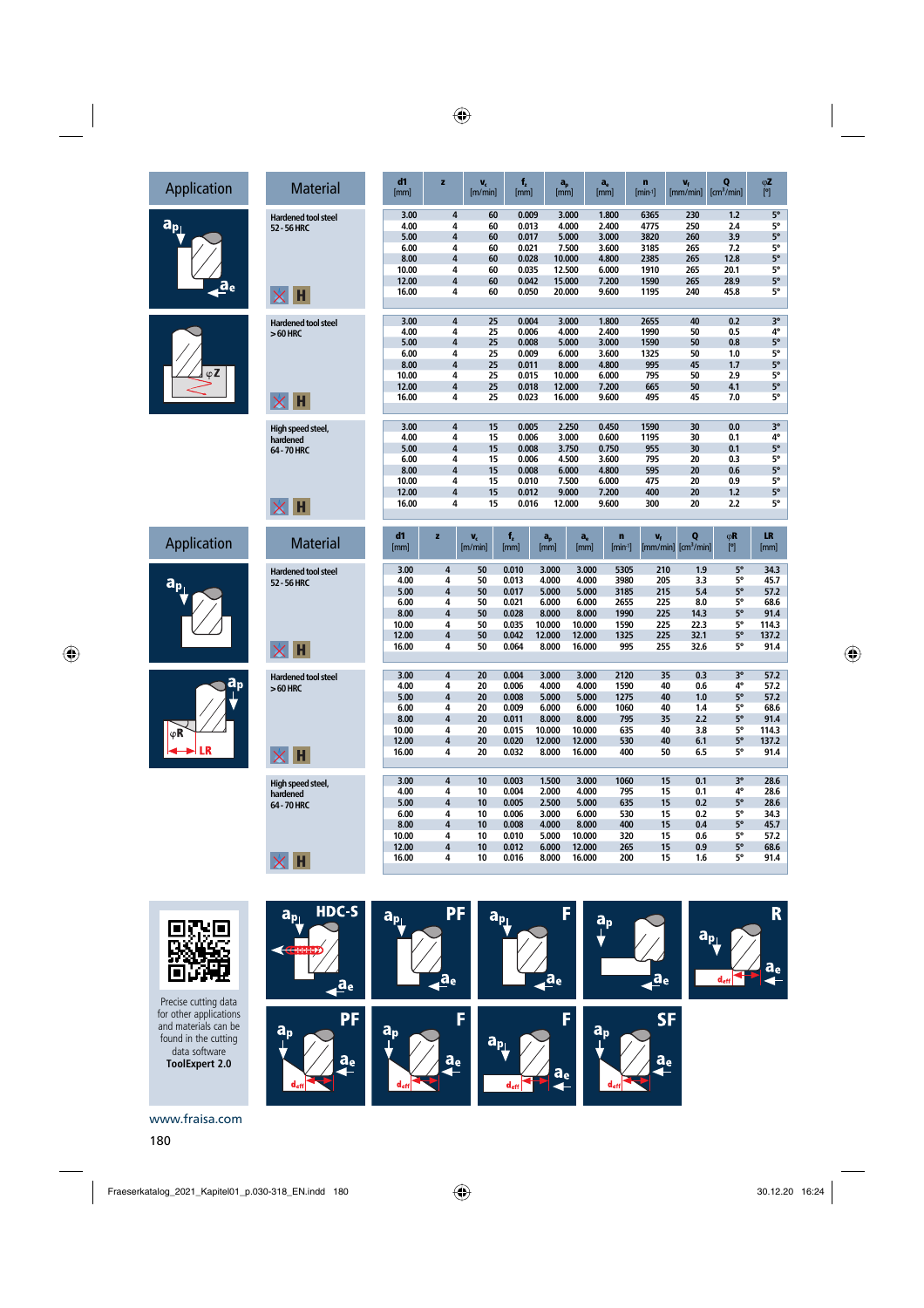## Corner radius end mills HX

 Smooth-edged, medium length version with short neck High-performance penetration edge





| IIDC<br><b>TING</b><br>48-56 | $\mathbf{H}$<br>$\cdots$<br>56-60 | <b>HRC</b><br>$-60$ |  | .<br> |
|------------------------------|-----------------------------------|---------------------|--|-------|
|                              |                                   |                     |  |       |

|           |                             |                      |              |             |        |                |                |       |                 |             |                | <b>DURO-Si</b> |
|-----------|-----------------------------|----------------------|--------------|-------------|--------|----------------|----------------|-------|-----------------|-------------|----------------|----------------|
|           | Example:                    |                      | Coating<br>н | Article-N°. | ø-Code |                |                |       |                 |             |                | <b>H8617</b>   |
|           | Order-N°.                   |                      |              | 8617        | 302    |                |                |       |                 |             |                | <b>H8517</b>   |
| Ø<br>Code | d <sub>1</sub><br>$0/-0.01$ | d <sub>2</sub><br>h4 | $d_3$        |             | $I_1$  | I <sub>2</sub> | $\mathbf{I}_3$ | $I_4$ | r<br>$0/+0.015$ | $\alpha$    | z              |                |
| 302       | 6.00                        | 6.00                 | 5.50         |             | 63     | 21.00          | 25.34          | 26.00 | 1.000           | $0.0^\circ$ | 4              | $\bullet$      |
| 391       | 8.00                        | 8.00                 | 7.40         |             | 72     | 31.00          | 34.79          | 35.50 | 1.000           | $0.0^\circ$ | 4              | $\bullet$      |
| 450       | 10.00                       | 10.00                | 9.20         |             | 84     | 37.00          | 42.20          | 43.00 | 1.000           | $0.0^\circ$ | $\overline{4}$ | $\bullet$      |
| 501       | 12.00                       | 12.00                | 11.00        |             | 97     | 44.00          | 50.13          | 51.00 | 1.000           | $0.0^\circ$ | 4              | $\bullet$      |
| 608       | 16.00                       | 16.00                | 15.00        |             | 108    | 53.00          | 58.13          | 59.00 | 1.000           | $0.0^\circ$ | $\overline{4}$ | $\bullet$      |
|           |                             |                      |              |             |        |                |                |       |                 |             |                |                |
| 304       | 6.00                        | 6.00                 | 5.50         |             | 63     | 21.00          | 25.34          | 26.00 | 1.500           | $0.0^\circ$ | $\overline{4}$ | $\bullet$      |
|           |                             |                      |              |             |        |                |                |       |                 |             |                |                |
| 395       | 8.00                        | 8.00                 | 7.40         |             | 72     | 31.00          | 34.79          | 35.50 | 2.000           | $0.0^\circ$ | $\overline{4}$ | $\bullet$      |
|           |                             |                      |              |             |        |                |                |       |                 |             |                |                |
| 457       | 10.00                       | 10.00                | 9.20         |             | 84     | 37.00          | 42.20          | 43.00 | 2.500           | $0.0^\circ$ | $\overline{4}$ | $\bullet$      |
|           |                             |                      |              |             |        |                |                |       |                 |             |                |                |
| 507       | 12.00                       | 12.00                | 11.00        |             | 97     | 44.00          | 50.13          | 51.00 | 3.000           | $0.0^\circ$ | $\overline{4}$ | $\bullet$      |
|           |                             |                      |              |             |        |                |                |       |                 |             |                |                |
|           |                             |                      |              |             |        |                |                |       |                 |             |                |                |
|           |                             |                      |              |             |        |                |                |       |                 |             |                |                |
|           |                             |                      |              |             |        |                |                |       |                 |             |                |                |
|           |                             |                      |              |             |        |                |                |       |                 |             |                |                |
|           |                             |                      |              |             |        |                |                |       |                 |             |                |                |
|           |                             |                      |              |             |        |                |                |       |                 |             |                |                |
|           |                             |                      |              |             |        |                |                |       |                 |             |                |                |
|           |                             |                      |              |             |        |                |                |       |                 |             |                |                |
|           |                             |                      |              |             |        |                |                |       |                 |             |                |                |